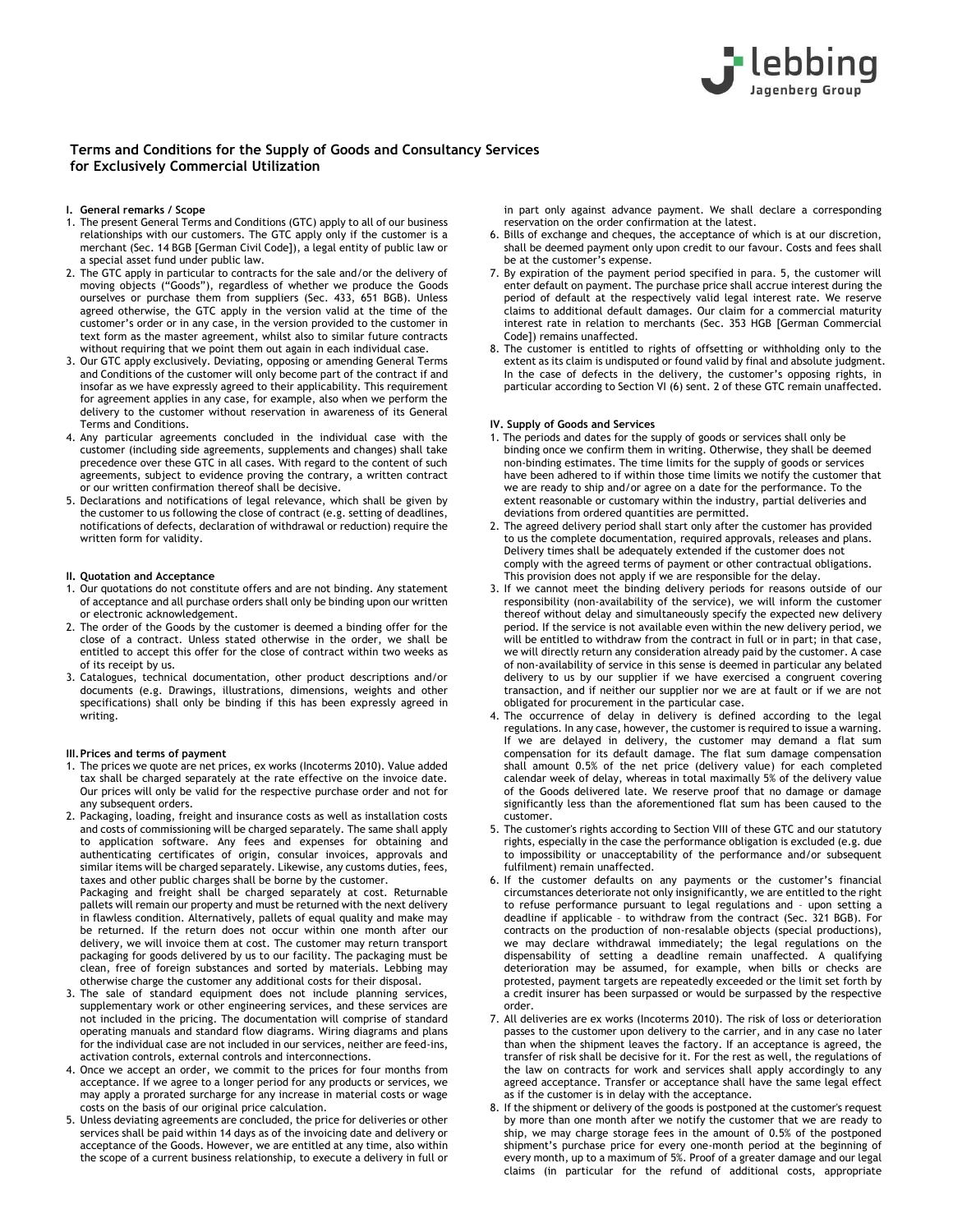

 compensation, cancellation) remain unaffected thereof; however the flat sum shall be deducted from further monetary claims. The customer shall retain the right to prove that no damage at all or only damage significantly less than the aforementioned flat sum has been caused.

### **V. Reservation of title**

- 1. Until the complete payment of all our current and future claims arising from the respective contract and the current business relationship (secured claims), we reserve the title to the sold Goods and services.
- 2. The Goods subject to the reservation of title may neither be pledged nor transferred by way of security to third parties before the complete payment of the collateralised claims. The customer shall inform us in writing without delay when an application for the opening of insolvency proceedings is filed or if third parties have access (e.g. by way of attachments) to the Goods in our property.
- 3. In case the customer acts in breach of contract, specifically in the case of non-payment of the due price, we shall be entitled to withdraw from the contract according to the legal regulations and/or demand the surrender of the Goods on grounds of the reservation of title. The demand for surrender shall not include the declaration of withdrawal at the same time; instead, we shall be entitled to demand merely the surrender of the Goods and reserve withdrawal. If the customer does not pay the due price, we may claim these rights only if we have previously set an appropriate deadline to the customer without success for the payment or if such setting of a deadline is not required according to the legal regulations.
- 4. Until revocation according to the provisions below in (c), the customer shall be authorised to resell the Goods that are subject to the reservation of title in the ordinary course of business and/or to process them. In this case, the following provisions shall apply in supplementation.
	- (a) The reservation of title extends to the full value of products created by processing, mixing or combination of our Goods, whereas we shall be deemed the manufacturer of these products. If the property rights of third parties are preserved in the processing, mixing or combing with the products of third parties, we will acquire coownership in proportion of the invoice amounts of the processed, mixed or combined goods. Furthermore, the same applies to the created product as to the Goods having been delivered subject to the reservation of title.
	- (b) The customer shall assign the claims against third parties arising from the resale of the Goods or the product to us at the present time already in their total amount, respectively the amount of our potential co-ownership therein in accordance with the foregoing paragraph. We hereby accept the assignment. The customer's duties stated in para. 2 shall also apply in respect of the assigned claims.
	- (c) The customer shall remain authorised alongside with us to collect the claim. We undertake not to collect the claim for as long, as the customer fulfils its payment obligations to us and for as long, as its capacity to pay is not impaired and we do not claim the reservation of title by exercise of a right according to para. 3. If this is the case, however, we may demand that the customer disclose the assigned claims and their debtor to us, that it provides all information required for collection, surrenders the related documents and informs the debtors (third parties) of the assignment. Furthermore, we will be entitled in that case to revoke the customer's authorisation for a further sale and processing of the Goods that are subject to the reservation of title.
- 5. We commit to release at the customer's request, at our sole discretion, any collateral to which we are entitled under the above terms and conditions, provided that the realisable value exceeds the secured debt by more than 10%.

## **VI. Claims of property defects**

- 1. Regarding the rights of the customer concerning property defects (including false or short delivery as well as inappropriate assembly or deficient assembly instructions), the legal regulations shall apply, unless determined otherwise in the following. The special legal regulations for the final delivery of Goods to a consumer remain unaffected in all cases (supplier recourse according to Sec. 478, 479 BGB).
- 2. The products will be delivered free of manufacturing defects and faults in the material; any warranty claims must be asserted within one year from the delivery of the products. Insofar as an acceptance was agreed upon, the limitation period shall start as of the acceptance.
- 3. If operating or maintenance instructions are not followed, the products are modified (e.g., software changes regarding the SPS program), parts are exchanged or consumables are used that do not comply with the product specifications, any warranty claims for defective products shall be void, if the customer does not refute the substantiated claim that one of the aforementioned circumstances resulted in the defect.
- 4. The customer's claims of defects require that it has fulfilled its legal obligations for inspection and notification of complaints (Sec. 377, 381 HGB). If a defect is discovered in the inspection or at a later time, this shall be notified in writing without delay. Deemed without delay is a notification given within two weeks, whereas sending the notification on time shall be sufficient for meeting the deadline. Independent of this obligation for investigation and notification of complaints, the customer shall notify obvious defects (including false and short delivery) within two weeks as of delivery, whereas here as well the sending the notification within due time is sufficient for meeting the deadline. If the customer fails to perform a proper investigation and/or notify of the defect, our liability for the defect not notified of will be precluded.
- 5. If the delivered good is defective, we shall first have the choice of whether we will perform subsequent fulfilment by repair of the defect (reworking) or fulfil performance by delivery of a good free from defects (replacement delivery) Our right to refuse subsequent fulfilment under statutory conditions remains unaffected.
- 6. We are entitled to make the owed subsequent fulfilment dependent on the customer paying the due purchase price. The customer however is entitled to withhold an appropriate part of the purchase price that is proportionate to the defect.
- 7. The customer shall provide us the time and opportunity required for the owed subsequent fulfilment and in particular hand over the complained Goods for the purposes of inspection. In the event of a replacement delivery, the customer shall return the defective object to us according to the legal regulations. The subsequent fulfilment includes neither the deinstallation of the defective object nor the reinstallation if we were not obligated originally for the installation.
- 8. The expenses necessary for the purposes of inspection and subsequent fulfilment, especially the costs of transport, travel, work and material (not: deinstallation and installation costs) will be assumed by us if in fact a defect is present. Otherwise, we can demand compensation from the customer for the costs having arisen unjustified claims of the repair of defects (in particular costs for testing and transport), unless the absent deficiency was not recognisable to the customer.
- 9. In urgent cases, e.g. if operative safety is risked or for prevention of disproportionate damage, the customer has the right to personally remove the defect and demand compensation of the expenses objectively required for this purpose. We shall be informed immediately of this kind of selfremedy, and in advance if possible. The right to self-remedy is not established if we were entitled to refuse a corresponding subsequent fulfilment in accordance with the legal regulations.
- 10.If the subsequent fulfilment has failed or if an appropriate period to be set by the customer for the subsequent fulfilment has expired idly if such is dispensable according to the legal regulations, the customer may withdraw from the purchase contract or reduce the purchase price. In contrast, no right to withdrawal is established for insignificant damages.
- 11.Any liability for normal wear and tear shall be excluded.
- 12.Only our immediate customers may assert warranty claims and none such rights or claims may be assigned.
- 13.The customer's claims to damage compensation or refund of useless expenses shall be established only according to the provision in Section VIII, also with regard to any defects, and such shall be precluded for the rest.
- 14.The warranty is excluded for used products, unless the parties agree otherwise. This warranty exclusion does not apply to cases of wilfulness or gross negligence or if liability is mandated by law.

## **VII. Claims of legal defects**

- 1. We will be responsible as mandated by law for legal defects of supplied products. Unless the parties agree otherwise, we only warrant the noninfringement of intellectual property rights and trademarks of third parties under the laws of Germany. We may not be held liable for any infringement of proprietary rights that is due to instructions given by the customer, if the infringement is caused by any unauthorized modifications of the products, or due to any use by the customer which deviates from the contractually stipulated or anticipated use.
- 2. The buyer shall promptly notify us if a third party claims an infringement of proprietary rights. Claims of defects shall be excluded if such information is not supplied promptly.
- 3. The warranty period shall be as set forth in Section VI. para. 2.
- 4. If a legitimate third party claim is asserted during the warranty period, we may either obtain a right of use for the affected products at our expense or alter the products in accordance with the contractual specifications that proprietary rights are no longer violated, or supply comparable non-infringing products.
- 5. A claim of defect from the customer shall be excluded if the customer conducts directly negotiations with the third party or enters into agreements without our consent.